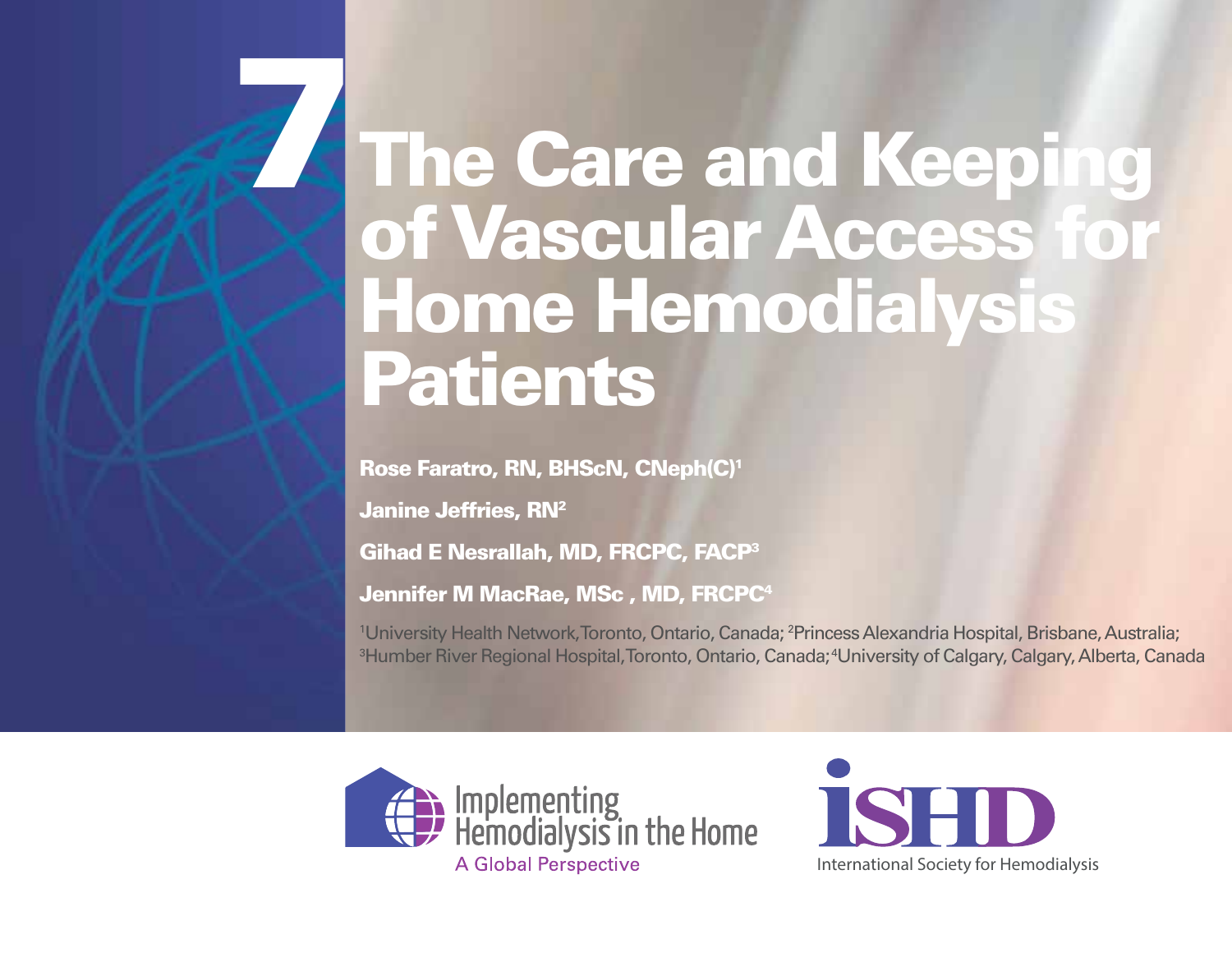# **CONTENTS**

Vascular Access in the United States in the United States in the United States in the United States in the United States in the United States in the United States in the United States in the United States in the United Sta

Abstract **3**

2

- **Arteriovenous Fistula 4**
- **Buttonhole Cannulation Technique 5**
- **Complications of Buttonhole 6 Cannulation**
- **Increased Risk of Infection with 7 Buttonhole Cannulation**
- **Tools to Determine the Best Type 8** of Needling
- **Fistula Cannulation Methods 9**
- **17**
- **Troubleshooting Arteriovenous Fistula 9 Complications**
- **13 Arteriovenous Graft**
- **13 Central Venous Catheter**
- **14 Troubleshooting Catheter Complications**
- **16 Key Performance and Quality Indicators**
- **16**



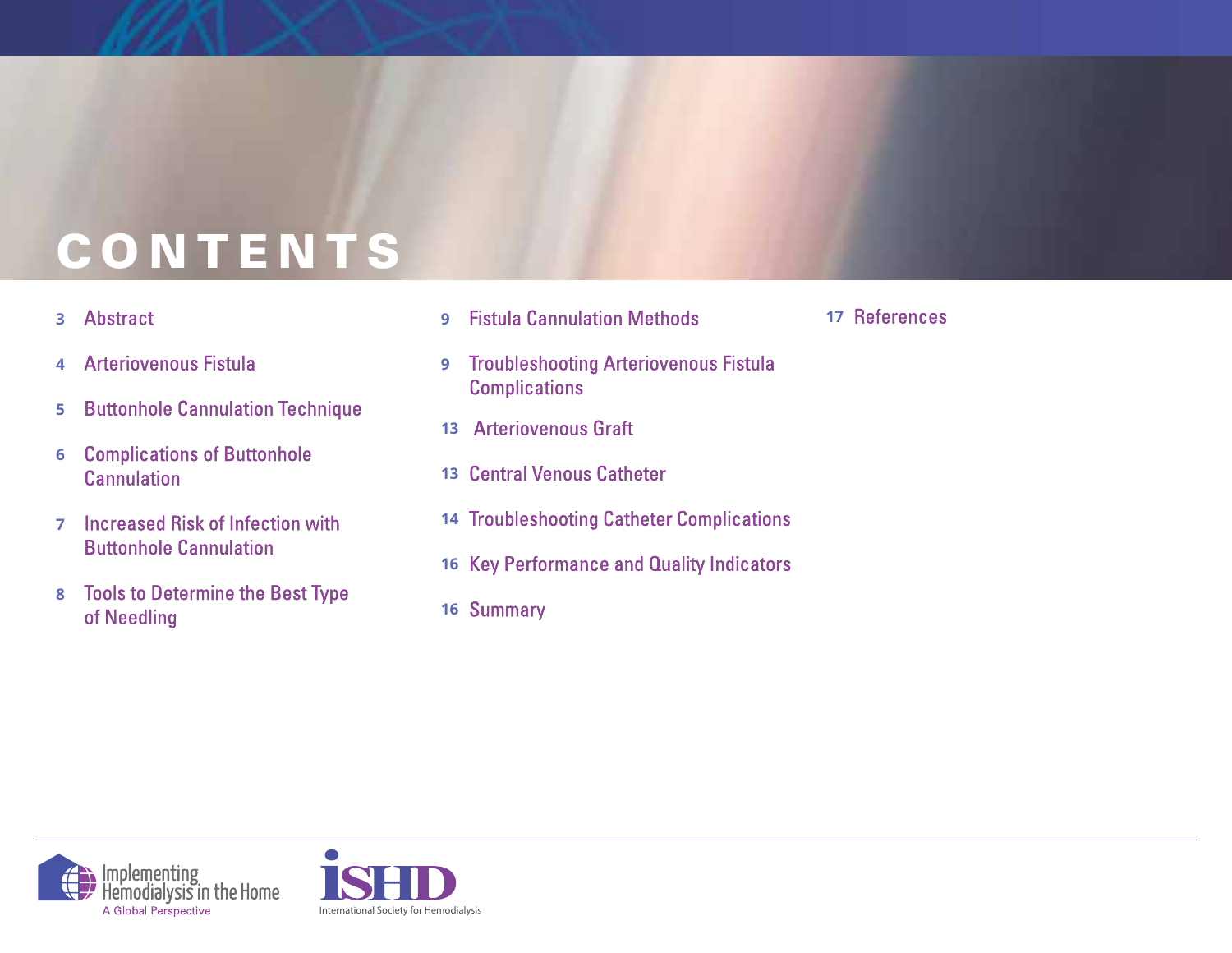# Abstract

3

Creating and maintaining a healthy vascular access is a critical factor in successful home hemodialysis (HD). This module aims to serve as a "how-to manual" regarding vascular access issues for both patients and healthcare providers in a home HD program. This module outlines cannulation options for patients with arteriovenous access and describes troubleshooting techniques for potential complications; strategies are suggested to help patients overcome fear of cannulation and address problems associated with difficult cannulation. Technical aspects of central venous catheter care, as well as a guide to troubleshooting catheter complications, are covered in detail. Monitoring for access-related complications of stenosis, infection, and thrombosis is a key part of every home HD program. Key performance and quality indicators are important mechanisms to ensure patient safety in home HD and should be used during routine clinic visits.

#### **Useful Resources**

- » La Société Française de l'Abord Vasculaire. History of Buttonhole Technique
- » End Stage Renal Disease Network, Cannulation of the AV Fistula

### Arteriovenous Fistula

#### **Arteriovenous Fistula Cannulation Options**

Cannulation of the arteriovenous fistula (AVF), even when done properly, causes pain and local trauma; repeated cannulation can weaken blood vessel walls and promote wall dilation and the formation of aneurysms.<sup>1,2</sup> Unsuccessful cannulation can result in needle infiltration (swelling that happens when the needle goes through the fistula wall), which in turn causes localized bruising and increases the risk of thrombosis and loss of AVF patency.3

Two methods of needling are commonly used: rotating sites/ rope ladder (RL) technique, and buttonhole (BH) technique. The standard is RL, wherein the needling site is alternated along the length of the AVF, resulting in minimal scar tissue formation. Many patients are trained on this method of cannulation when beginning home dialysis. While discouraged, some patients prefer particular sites (ie, use the "area wall technique"), which increases the potential for damage to the AVF wall and dilation of the fistula, and can result in the development of an aneurysm.<sup>4-6</sup>

The BH technique, also known as constant site needling, is a cannulation method that uses the same location, angle, and depth repeatedly.<sup>1, 2</sup> Sharp needles are used to form a tract of scar tissue for entry into the fistula over time. Once this tract is formed, the patient can begin cannulating using a blunt needle, which is theoretically less traumatizing to the vascular structure and should improve survival of the access.<sup>1</sup>

To date, there are no high-quality clinical trials comparing AVF outcomes with RL vs BH cannulation in home HD patients or other self-needler patients (Table 1). The majority of the evidence supporting the use of the BH technique was generated through observational studies, and the generalizability of the existing observational and clinical trial data to the self-needling patient is unknown.

| <b>Table 1. Advantages and Disadvantages</b><br>of BH Cannulation Technique |                                                                                                                                                                                                                                                                                                                                                                                                             |  |  |
|-----------------------------------------------------------------------------|-------------------------------------------------------------------------------------------------------------------------------------------------------------------------------------------------------------------------------------------------------------------------------------------------------------------------------------------------------------------------------------------------------------|--|--|
| <b>Advantages for</b><br>the Patient                                        | • Reduced needling attempts <sup>1, 2</sup><br>$\bullet$ Fewer hematomas <sup>7</sup><br>• Reduced number of infiltrations <sup>5, 7, 8</sup><br>• Reduced number of aneurysms and<br>aneurysm size <sup>8, 9</sup><br>• Prevents "area" cannulation<br>• Reduced pain (shown in observational<br>studies only) <sup>5, 6, 10-13</sup><br>• Beneficial for individuals with needle<br>phobia (opinion only) |  |  |
| <b>Disadvantages</b><br>for the Patient                                     | $\bullet$ Increased risk of infection <sup>7-14</sup><br>• Need for meticulous hygiene<br>• Possibility of introducing sharps into<br>tunnel when confronted with difficult<br>needling<br>• If tract moves, BH may require re-<br>siting                                                                                                                                                                   |  |  |



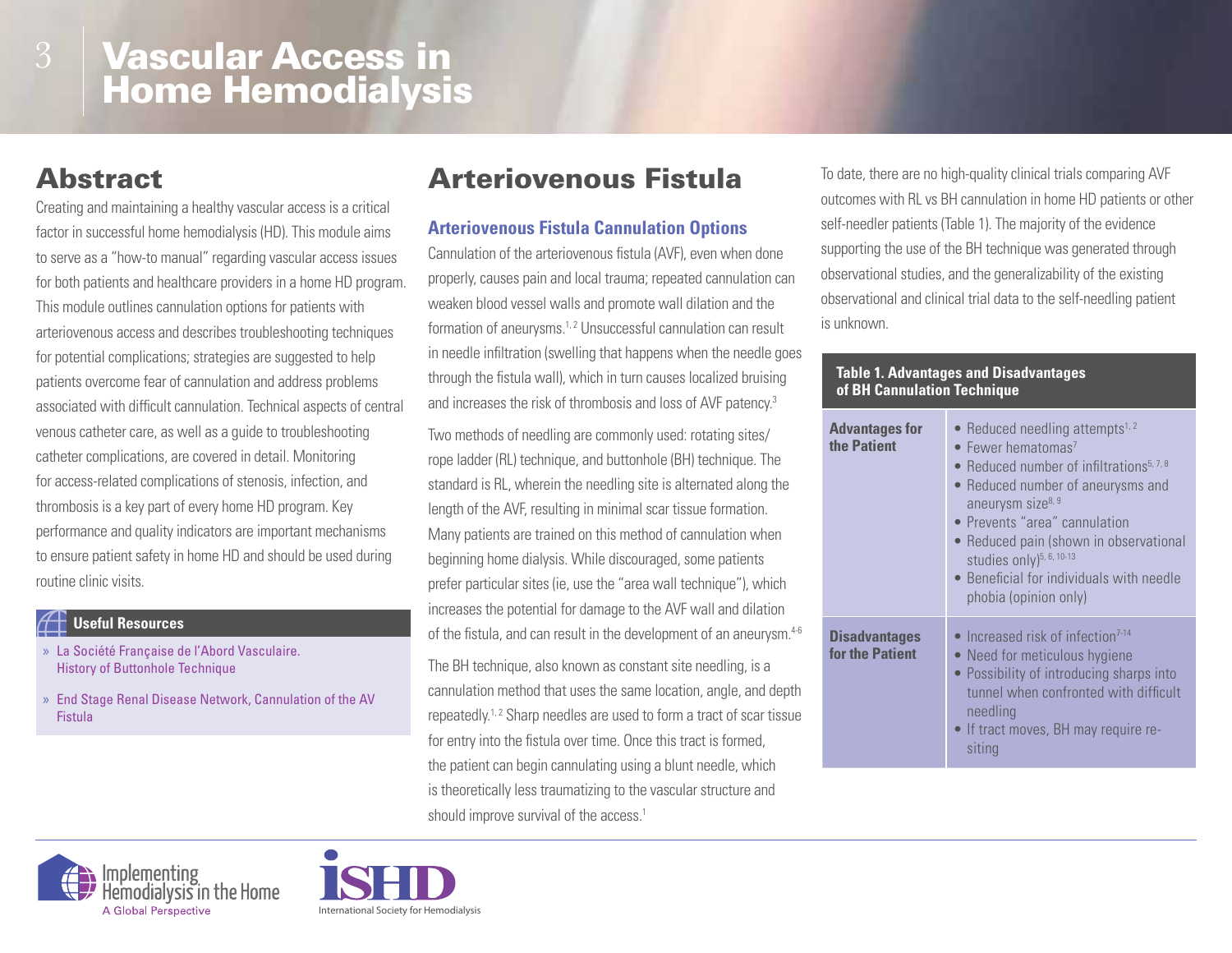### Buttonhole Cannulation **Technique**

In each unit, specialized, highly trained clinic staff are responsible for teaching BH tract creation. Ideally, there should only be 1 cannulator for the BH, and it is best if that cannulator is the patient himself; however, there are cases where a dedicated helper can be taught to cannulate. It is very important that the angle, position of the arm, and tourniquet placement are kept constant with each cannulation in order to create and maintain the BH tract. Previous teachings have suggested that the angle of entry should be 45 degrees for all BH cannulations, but in fact, the angle of entry depends on the depth and the anatomy of the fistula, and, thus, varies with each patient. To provide consistency for the angle of needle insertion, the touch cannulation technique can be taught. This technique refers to the placement of the thumb and forefingers on the needle tubing (and not the wings) while the other fingers rest upon the arm to provide stabilization (for more information and cannulation images, see **End Stage Renal Disease Network, Cannulation of the AV Fistula**).

Many clinics recommend that 2 separate BH sites (ie, 2 arterial and 2 venous) be created, each 6 to 8 cm apart. Ideally, patients should alternate between these sites and if there is ongoing difficulty with accessing a site or if it becomes infected (see section Increased Risk of Infection with Buttonhole Cannulation), that site should be abandoned.

BH tract creation requires repeated cannulation with a sharp fistula needle, an intravenous (IV) needle, or placement of a polycarbonate peg (eg, BioHole™ Plug, Nipro Corporation, Belgium). With each of these methods (except for the peg, which has no scab formation), the scab on the BH tract is removed before cannulation to allow the access site to be viewed and permit accurate insertion of the needles. The needles are inserted using the exact location, angle, and depth for each HD treatment. Canadian guidelines suggest that topical antimicrobial prophylaxis be applied to the BH site after the dialysis treatment is completed.15

The most common way to create a BH tract is with any type of sharp standard HD needle. The BH is initially created after approximately 8 to 12 cannulations using this approach. Once the BH tract is developed, the needles are switched to a dull/ blunt BH needle (eg, **Medisystems**) or a dull/blunt IV needle with a plastic cannula (eg, **Nipro BioHoleTM Cath**) to cannulate the BH sites.

Intravenous needles with plastic cannulas (eg, **the SupercathTM Clampcath or angiocatheter**) have also been used to create BH tracts with repeated needling. As described above, these needles are also inserted into the exact spot, using the same angle and depth for each HD treatment; the scab on the BH is removed before cannulation. Once the BH tract is developed, the blunt version of these needles can be used to cannulate the BH sites. These types of catheters have a large enough cannula

to sustain dialysis blood flow, and the plastic (instead of steel) cannula limits the potential for needle infiltration.

Of note, there are descriptions in the literature using these IV needles with plastic cannulas to create a BH by leaving the catheter indwelling for periods of time.<sup>16</sup> Readers should be warned that there are possible complications with these indwelling catheters, namely the chance of infection, needle dislodgement, and cannula breakage with migration into a vessel.17 The authors have personally treated catheter breakage in patients who have used this technique and we do not recommend this approach.18

Polycarbonate pegs are emerging as preferred tools with which to create BHs. The peg is a small, sterile, thumbtack-shaped plug used to maintain the needle tract between cannulations. Scar tissue forms around the peg, which facilitates the development of the BH tract. The use of a polycarbonate peg may lead to improved tract creation, which may in turn improve AVF survival. A randomized trial by Vaux et al<sup>8</sup> used polycarbonate pegs to create BHs, and they found improved AVF survival with BH cannulation at 1 year, whereas with conventional BH tract formation, there was no difference in AVF survival in a comparison with RL needling.19 (See "Buttonhole Tract Formation Using Polycarbonate Pegs" in the Appendix) Note that some, but not all, BH protocols include antibiotic prophylaxis.<sup>20, 21</sup>



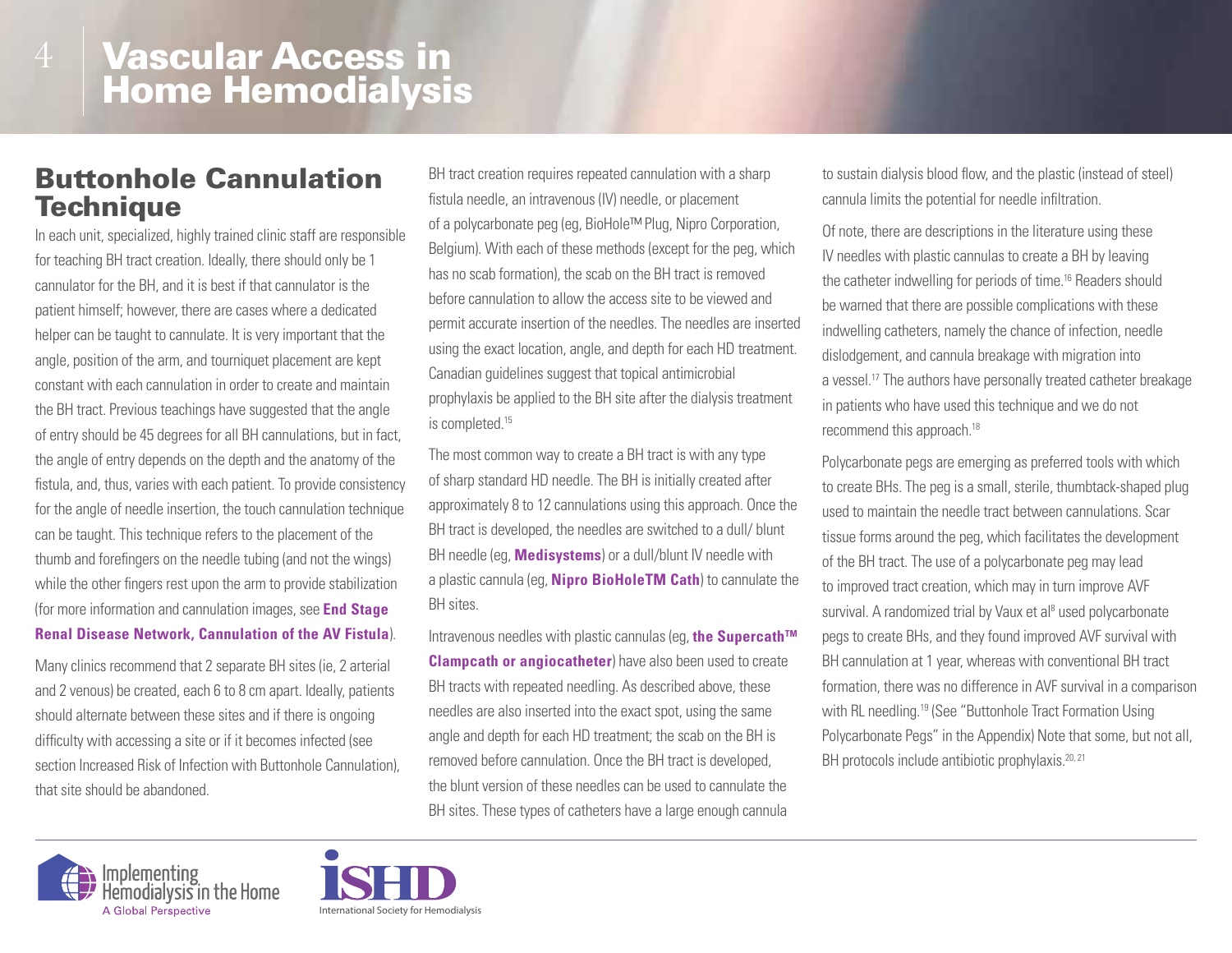The BH technique is not recommended for all patients and is contraindicated in patients with arteriovenous grafts (AVGs). In North America and Australasia, the BH technique is considered a relative contraindication for newly created AVFs because the fistula is undergoing dynamic changes that influence the BH tracts; however, this practice is not consistent globally. In Europe, BH cannulation is performed in patients with newly created fistulae.

Indications for and against BH cannulation are summarized in Table 2, and a checklist for assisting clinicians in choosing the best cannulation method for patients can be found in "Criteria for Determining Type of Self-Cannulation" in the Appendix. Choosing a cannulation method is discussed further in the section "Tools to Determine the Best Type of Needling". Patients with limited vision should use prescription lenses or a magnifying glass during the self-cannulation evaluation.

5

- Big D and Me. Dialysis Buttons for your Buttonholes.
- » Home Dialysis Central. The Art of Teaching Buttonhole Self-Cannulation.

#### **Table 2. Indications For or Against BH Cannulation Technique**

| <u>.ii America anu Australasia, the DiTtechnique is considered</u><br>ive contraindication for newly created AVFs because<br>ula is undergoing dynamic changes that influence the<br>cts; however, this practice is not consistent globally.<br>pe, BH cannulation is performed in patients with newly<br>d fistulae. | <b>Indications For</b><br><b>Its Use</b>     | • AVF is short in length or has short<br>usable segments<br>• AVF with tortuous anatomy<br>• AVF with aneurysmal dilatation <sup>6</sup><br>• AVF is difficult to cannulate. The<br>patient is unable to self-cannulate<br>using the RL technique<br>• AVF is mature                          | <b>Indentation/Hubl</b><br>Over time BH sites car<br>at the entry to the skir<br>Hubbing occurs when<br>skin, which can result |
|-----------------------------------------------------------------------------------------------------------------------------------------------------------------------------------------------------------------------------------------------------------------------------------------------------------------------|----------------------------------------------|-----------------------------------------------------------------------------------------------------------------------------------------------------------------------------------------------------------------------------------------------------------------------------------------------|--------------------------------------------------------------------------------------------------------------------------------|
| ions for and against BH cannulation are summarized<br>e 2, and a checklist for assisting clinicians in choosing the<br>annulation method for patients can be found in "Criteria for<br>nining Type of Self-Cannulation" in the Appendix. Choosing<br>ulation method is discussed further in the section "Tools        |                                              | • Patient preference. Risk factors<br>discussed and understood by patient<br>• Needle phobia. Patient expresses<br>considerable fear related to self-<br>cannulation                                                                                                                          | inability to clean the p<br>of the tunnel tract. <sup>22</sup> H<br>between the hub of th<br><b>Trampoline Effed</b>           |
| ermine the Best Type of Needling". Patients with limited<br>should use prescription lenses or a magnifying glass during<br>f-cannulation evaluation.                                                                                                                                                                  | <b>Indications</b><br><b>Against Its Use</b> | • AVF is relatively straight<br>• Patient experiences hand tremors.<br>Unsuitable placement of needle on<br>the BH may lead to the creation of<br>multiple tracts within the BH                                                                                                               | The trampoline effect<br>meeting resistance an<br>occurs because of a th<br>development. When tl                               |
| <b>Useful Resources</b><br>D and Me. Dialysis Buttons for your Buttonholes.<br>me Dialysis Central. The Art of Teaching Buttonhole Self-<br>nnulation.                                                                                                                                                                |                                              | • Patient reports or demonstrates<br>difficulty visualizing the BH site. Poor<br>vision and improper placement of<br>needle on the BH may lead to the<br>creation of multiple tracts within the<br><b>BH</b><br>• Patient has bioprosthesis (eg,<br>mechanical heart valve, artificial joint) | should be reassessed.                                                                                                          |

### Complications of Buttonhole Cannulation

#### **Indentation/Hubbing**

Over time BH sites can develop a widening and an indentation at the entry to the skin. This is commonly known as "hubbing". Hubbing occurs when the hub of the needle is buried into the skin, which can result in incomplete scab removal, patient's inability to clean the puncture site, and breakdown of the lining of the tunnel tract.<sup>22</sup> Hubbing can be prevented by leaving space between the hub of the needle and the puncture site.

#### **Trampoline Effect**

The trampoline effect describes the motion of a blunt needle meeting resistance and bouncing back toward the cannulator. This occurs because of a thickening of the tunnel tract or poor tract development. When this occurs, the patient's needling technique



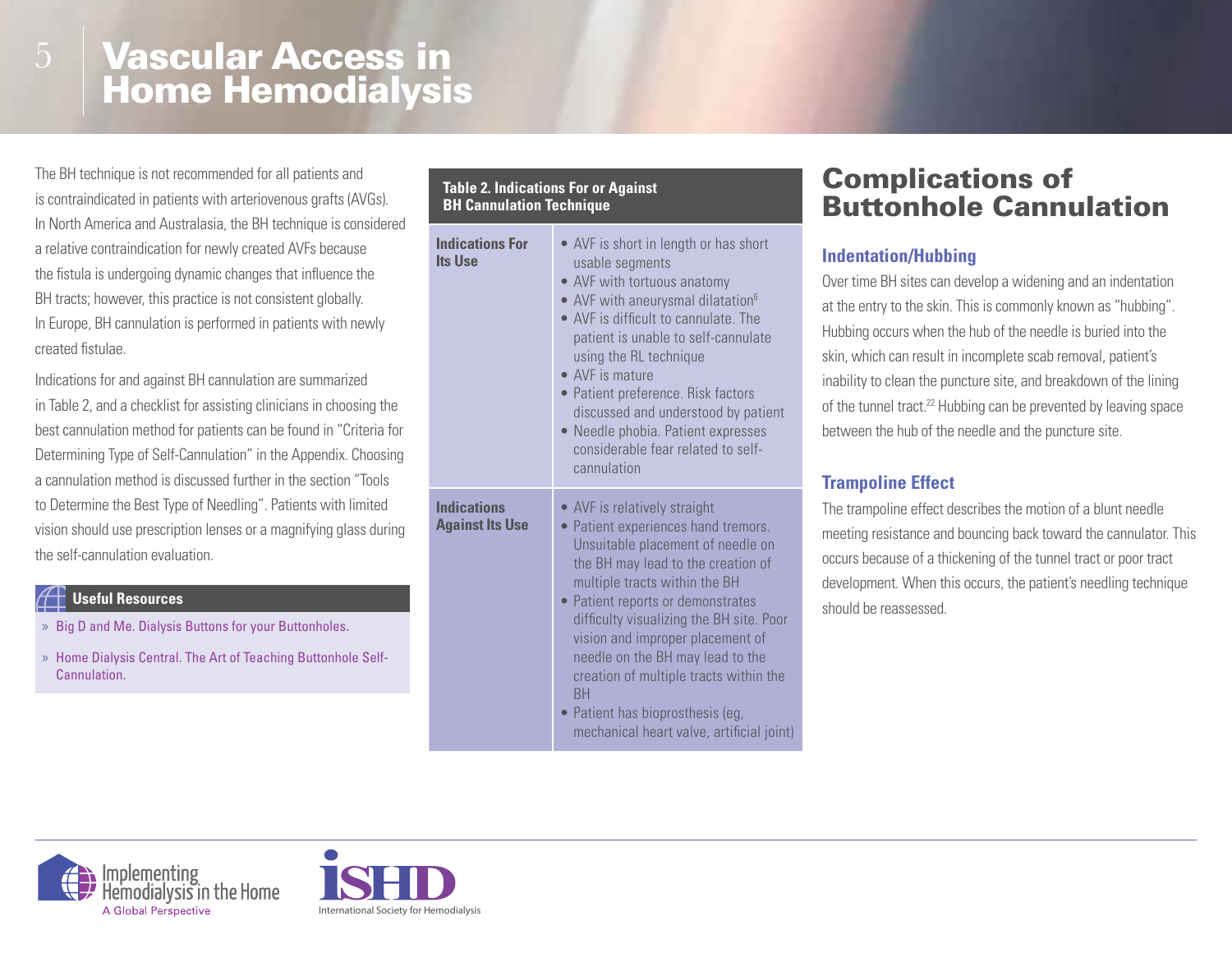### Increased Risk of Infection with Buttonhole Cannulation

Several clinical studies have demonstrated an increased risk of infection with the use of BH cannulation.5-7, 21-26

The incidence of localized infections is increased with BH and other infectious complications have been reported. These include septic arthritis, bacterial endocarditis, and bacteremia; however, these conditions may not appear until long after the BH technique is initiated.<sup>5, 6, 24-26</sup> While incidence of infection varies between studies (and by patient population and locality), 1 retrospective study reported a rate of bacteremia of 0.073 per 1000 AVF days for BH patients, compared with no bacteremia for RL patients.<sup>26</sup> One systematic review of observational and randomized studies reported an increased risk of AVF-related infections using BH cannulation, with relative risk ranging from 3.15 to 3.34 comparing before and after changes and with RL cannulation, respectively.<sup>27</sup>

Patients should be informed of the increased risk of infection and receive specialized training and frequent evaluations of their cannulation techniques.15 Strict adherence to aseptic technique in performing cannulations is essential; additional measures of infection prevention are also recommended for BH patients (Table 3).15, 23, 28, 29 Each clinic should track and regularly review infection rates (see section **Key Performance and Quality Indicators**)

#### **Table 3. Summary of Measures to Reduce Infection Risk**

Adhere strictly to aseptic technique for access skin preparation and BH scab removal

Use hand disinfectant prior to decannulation

Perform routine audit of patient cannulation technique on a quarterly basis (recommended) at clinic visits (see the "Arteriovenous Fistula/Graft Audit Tool" and the "Central Venous Catheter Audit Tool" in the Appendix)

Use face masks on the patient (and staff/ helper if applicable) to lower the theoretical risk of nasal transmission of *Staphylococcus*  aureus during cannulation<sup>28</sup>

Discuss and provide topical prophylaxis: Patients considering BH technique require counseling regarding the increased risk of infection and the potential for devastating consequences resulting from infection. Topical prophylaxis is strongly recommended for the prevention of infection<sup>15, 24</sup>

- Options for topical agents:
	- » **Polysporin triple ointment:** A formulation of polymyxin B sulfate, bacitracin zinc, and gramicidin used for the treatment of infections caused by bacteria
	- » **Povidone-iodine ointment:** A broad-spectrum antiseptic for the treatment and prevention of infection
	- » **Mupirocin ointment:** Utilized to treat staphylococcal infections or attempt to decrease the incidence of subsequent staphylococcal infections. Note: continued use may result in antimicrobial resistance
	- » **Polyhexamethylene biguanide (PHMB):** A dressing infused with a broad-spectrum antimicrobial for the prevention of infection and promotion of wound healing

Perform routine screening of the nares for *S aureus* and, when present, pursue an eradication program (see the "Mupirocin Protocol" in the Appendix)



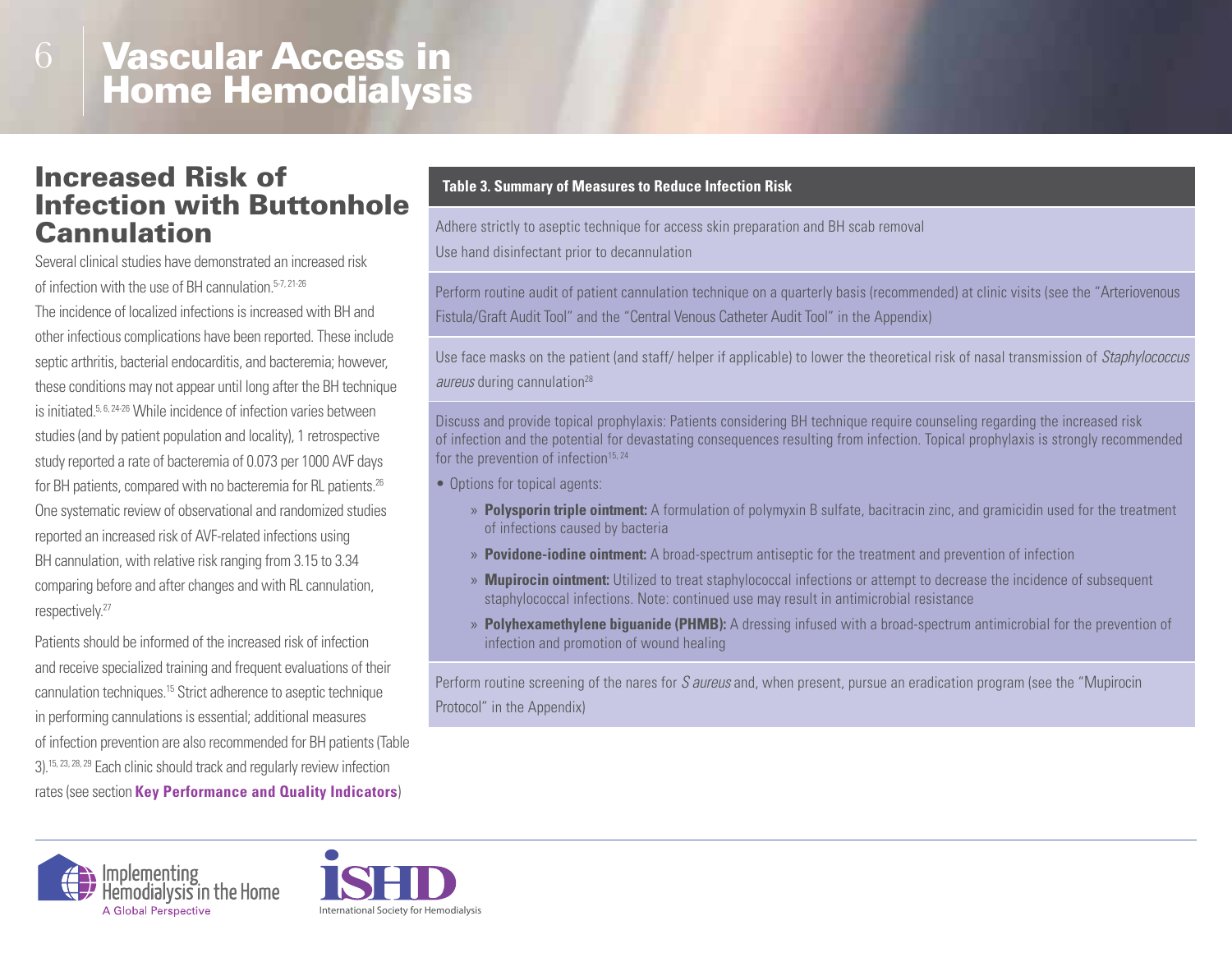#### **Management of BH Infections**

The optimal duration and choice of antibiotic therapy to treat BH-related infections has not been directly studied. The following suggestions are based on the authors' opinion. Empiric treatment should begin with a first-generation cephalosporin (eg, cefazolin) or vancomycin, depending on local methicillin-resistant *S aureus* (MRSA) colonization rates. Subsequent choice of antimicrobials should be based on culture and susceptibility results.

- Infection of BH with fever and/or bacteremia: This infection should be treated with appropriate antibiotics for a minimum of 4 weeks. Treatment should be extended to 6 weeks in the case of *S aureus* bacteremia and/or if there is a metastatic complication. If further complications exist, abort use of infected BH site and re-site the BH
- Cellulitis or exit site infection: Local infection without fever and bacteremia should be treated with appropriate antibiotics for a minimum of 2 weeks. Abort use of BH located in the vicinity of cellulitis and re-site the BH. Reevaluate the need to change the dressing type and cleansing agent
- Abscess: Abscess of BH, especially with fever, should be treated with appropriate antibiotics for a minimum of 4 weeks and extended to 6 weeks if bacteremia is present. Treatment may be extended if there is progression of serious metastatic complications. Abort use of infected AVF. The abscess may require surgical intervention<sup>30</sup>

### Tools to Determine the Best Type of Needling

For patients with AVF, the RL method of cannulation is the preferred type of needling.15 In general, RL cannulation is used with an AVF that is of adequate length and superficial depth. In addition, the RL method is favored among patients who have poorer vision or those who have a slight tremor. However, in patients who have an AVF that is of short length, consists of tortuous anatomy, or involves aneurysmal sections, BH cannulation should be considered (see Table 2). Patients with a needle phobia can often overcome this phobia with the BH cannulation technique (see "Fear of Needles" in the Appendix). Due to the increased risk of infections with BH, this technique is not recommended for patients with a history of AVF infections, mechanical heart valves, or other prostheses.

A downloadable tool to assist clinicians in choosing the most appropriate type of self-cannulation can be found in "Criteria for Determining Type of Self-Cannulation" in the Appendix.

#### **Additional Cannulation References**

- » End Stage Renal Disease Network, Cannulation of the AV Fistula
- » BC Renal. Vascular Access Guideline, Rope Ladder Cannulation of AV Fistulas and Grafts
- » Home Dialysis Central. The Art of Teaching Buttonhole Self-Cannulation. Step-by-step PDF booklet with color photos



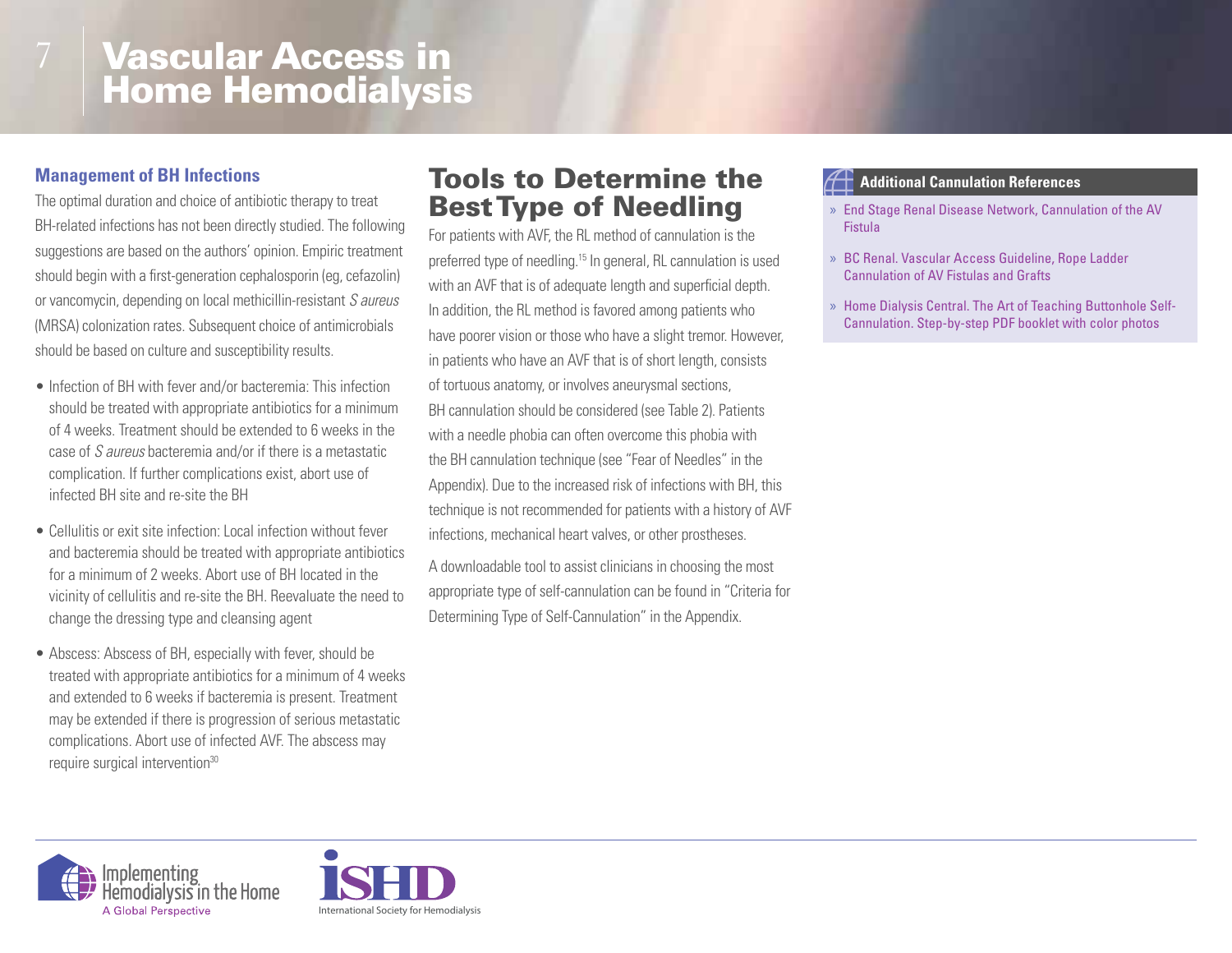### Fistula Cannulation **Methods**

8

#### **Indications for Use of Standard Sharp Fistula Needles**

Standard sharp fistula needles are used if the patient is unable to cannulate using the IV needle with cannula or with the dull/ blunt needle at a BH tract. If the sharp fistula needle is used, then the patient is encouraged to cannulate at a new site rather than using the established BH tract. The use of sharp fistula needles for nocturnal dialysis is not preferred due to the potential for needle infiltration during the treatment. However, if sharp fistula needles are used for nocturnal dialysis, it is imperative to ensure that these needles are secured well. See "Taping Methods for Hemodialysis Needle" and "Taping Method of Intravenous Needle with Cannula" protocols in the Appendix. For more information on nocturnal dialysis, see "Prescriptions for Home Hemodialysis".

#### **Indications for Use of IV Needle with Cannula (Examples: Supercath Clampcath Needles, Nipro Biohole Cath)**

For nocturnal dialysis, the flexible cannula is used for comfort and to prevent needle infiltration during treatment. The use of this needle system should be considered in:

• Patients who have an allergy to metals

- Restless patients who may be at risk of needle infiltration (ideal use)
- RL technique for the nocturnal HD patient

Protocols on use of IV needle with cannula can be found at:

- "Buttonhole Cannulation for Creation and Maintenance of Tract with Intravenous Needle and Cannula" in the Appendix
- **BC Renal, Vascular Access Guideline, Self-Cannulation of Buttonholes on AV Fistulas**

#### **Indications for Use of Dull/Blunt Needle**

For nocturnal dialysis the dull/blunt needle is used to prevent needle infiltration during treatment. When used with the BH technique, once the BH tract is created, a dull/ blunt needle can be inserted into that tract for the dialysis treatment. Protocols on use of dull/blunt needles can be found at:

- "Buttonhole Cannulation Technique with Dull (Blunt) Bevel" in the Appendix
- **BC Renal, Vascular Access Guideline, Self-Cannulation of Buttonholes on AV Fistulas**
- **BC Renal, Patient Teaching Tool, Self-Needling Your Fistula Using the Buttonhole Method**
- **BC Renal, Buttonhole Cannulation**

### **Troubleshooting** Arteriovenous Fistula **Complications**

Centers should conduct technique review of self-needling patients every 3 months, with the patient being examined while cannulating in the clinic or during a home visit (see "Arteriovenous Fistula/Graft Audit Tool" in the Appendix). The major focus here is on prevention of infections.

#### **Pain with Needling: Strategies**

For patients who experience painful needling, a warm compress should be applied to the access site 5 to 10 minutes before needling. A topical anesthetic (preferred to a subcutaneous injection of lidocaine) should be used to numb the skin surface. Topical lidocaine preparations can be applied to the skin at the desired cannulation sites in a thick layer and then covered with an occlusive dressing or plastic wrap for 60-120 minutes prior to cannulation. Of note, the anesthetic needs to be thoroughly washed off the skin prior to cannulation. It is best to avoid injection of lidocaine into BH sites to minimize the chance for vessel and BH tract movement and potential for vasoconstriction of the blood vessel.



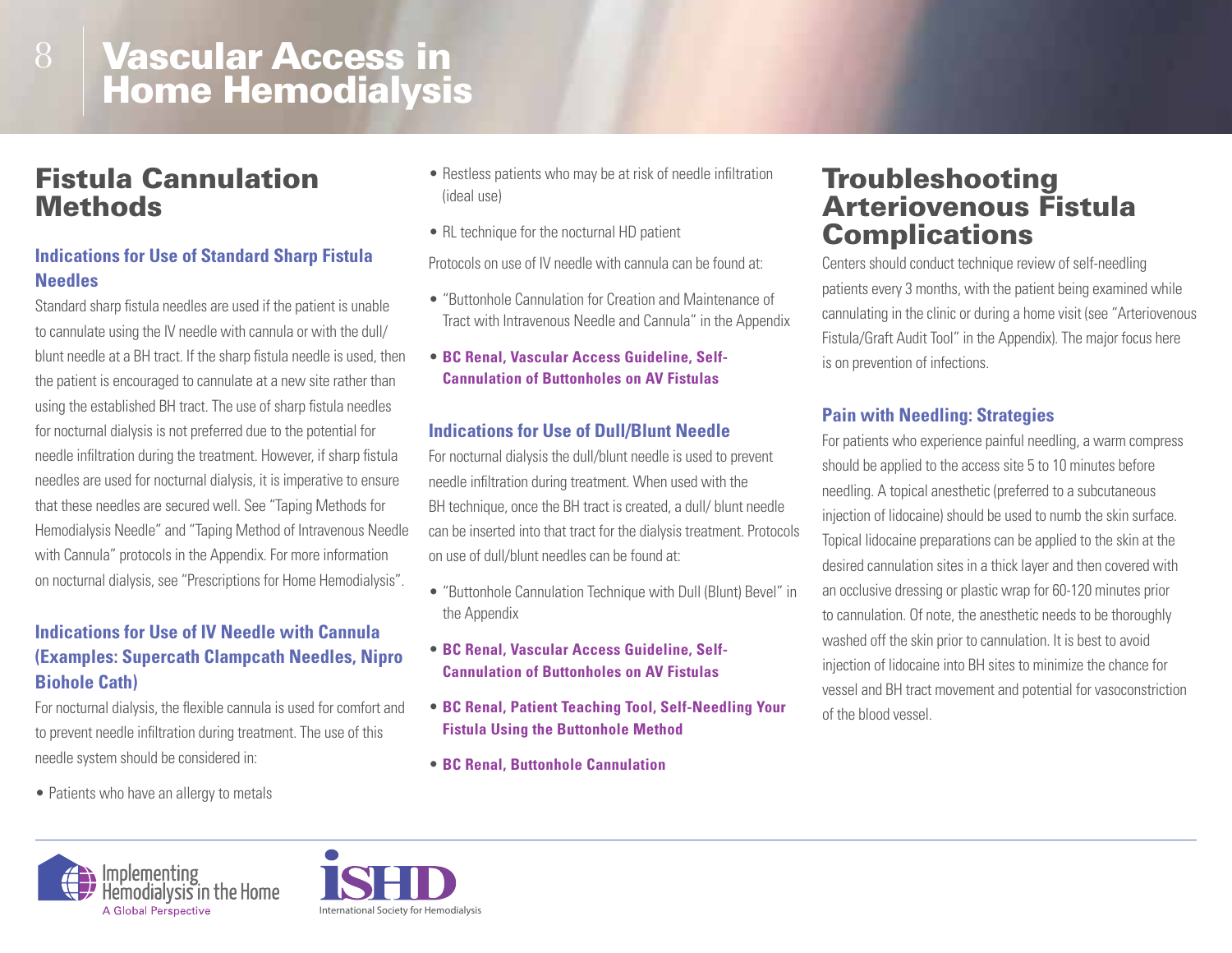#### **Cannulation Dependency Issues**

Some BH patients may become fearful of cannulating using sharp needles at sites other than at the BH site. As a result, these patients can become dependent on the home HD clinic to troubleshoot access issues and reestablish the BH site.

#### **Fear of Needles**

9

Fear of needling can be a barrier to the uptake of home dialysis.<sup>31</sup> Needle fear should not be a contraindication to teaching selfcannulation. In fact, this fear can be overcome if a stepwise approach is followed in which the patient slowly increases his or her comfort level with needles. Patients should start off simply watching the insertion of another patient's needles, followed by watching the insertion of his or her own needles. Becoming familiar with simply holding the needles and holding needle sites after needle removal is also an important step. For more information, please see **this website** or "Fear of Needles" in the Appendix.

#### **Strategies for Addressing Difficult Cannulation**

Patients who experience difficulty with cannulation should be scheduled to return to the home HD unit as soon as possible for a review of their cannulation technique and an access

assessment for a possible complication of stenosis or thrombosis (Table 4). Thus, in addition to a physical examination (see, "Physical Examination of the Fistula" approach below), an access flow assessment should be made with a subsequent plan for intervention, if needed.

Regardless of the type of cannulation, patients should be instructed to avoid flipping needles. Flipping a sharp needle can actually damage the vessel, while flipping a blunt needle may be indicative of an underlying access problem.

Some home HD programs will use heparin locks or flushes to ensure patency of the access when patients experience temporary cannulation difficulties (eg, if needling is difficult due to onset of stenosis) or in those who need extra guidance for needling. Locking involves instilling a diluted heparin solution into the cannulas (needles and tubing) of the arteriovenous access and allowing it to dwell for a specified period of time (ie, "locking" the heparin in the lumens); flushing involves passing diluted heparin through the cannula before initiating dialysis. Some programs may substitute citrate 4% for the heparin. Before using this approach, patients should be informed of the potential risk of needle dislodgement and possible sequelae, such as bleeding and infection. More information can be found in the "Heparin Flushing of Cannulas" protocol in the Appendix.

#### **Table 4. Troubleshooting for Buttonhole Cannulation Difficulties**

Monitor established sites frequently

Avoid sharp needles in an established BH site. The use of sharp needles in a BH site may lead to excessive scarring

Review AVF for possible underlying access dysfunction and/or re-site BH if patient presents with cannulation difficulties

Reposition the arm, change the angle, and slightly rotate the cannula when resistance is felt during the cannulation of BH

Check for an inflamed or infected BH site. If infection is present, do not cannulate. Cannulation in this instance increases the risk of severe hemorrhage with possible exsanguination

Check for keloid formation at the BH cannulation site

Ensure that the BH needle site aligns with the tract entrance into the AVF. A cannulation failure could occur if the BH needle site does not align properly. A new BH site may need to be created to correct the problem

Check for an enlarged BH needle site that may lead to prolonged bleeding



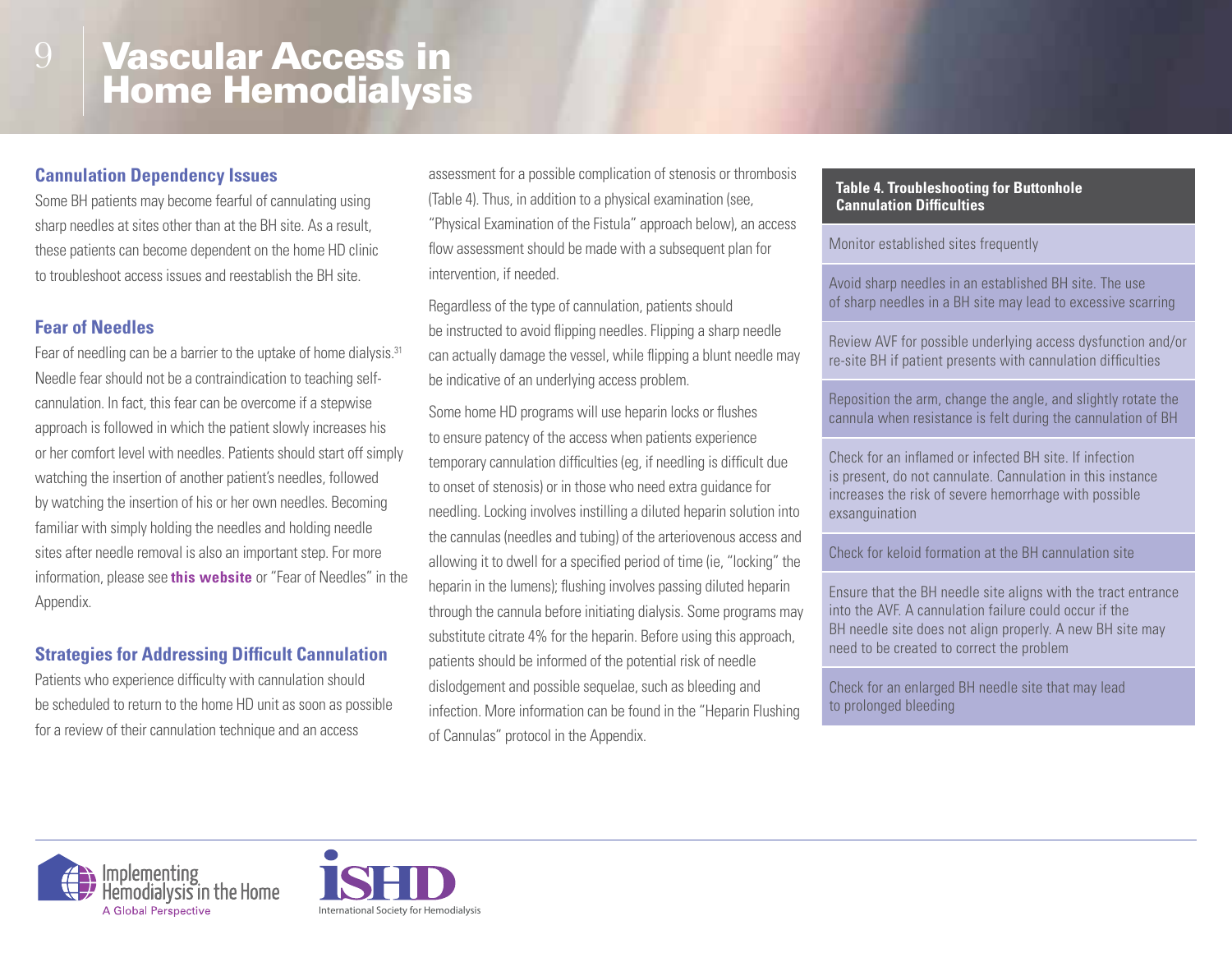#### **Appropriate Blood Pump Speeds**

The ideal blood pump speed for HD is unknown. However, there are potential deleterious effects of high blood pump speeds on fistula integrity. Needle turbulence is the intense flow that is created by a needle in an arteriovenous access, and has been shown to cause endothelial dysfunction with decreased nitrous oxide formation and loss of endothelial integrity.<sup>32, 33</sup> The effect of higher pump speeds has not been proven, but injury to the endothelial wall from altered flow mechanics of high pump speeds is likely to occur.<sup>34</sup> Expert opinion recommends that lower pump speeds should be used to promote vessel integrity and maintain fistula longevity. More information on pump speeds used for different HD modalities can be found in the "Prescriptions for Home Hemodialysis" module. Regardless of the blood pump speeds utilized, most programs aim to maintain the arterial and venous pressures below -250 and 250 mm Hg, respectively; however, these pressures are not strongly evidence-based. A recent observational study of patients on in-center HD reported an increased risk of access failure with venous pressures outside the range of 100-150 mm Hg.<sup>35</sup>

#### **Physical Examination of the Fistula**

The access arm must be examined regularly by the patient. Routine evaluation of the arm using a "look, listen, and feel" approach may help detect access complications and subsequent intervention before the access is lost entirely. For an excellent description of the access physical examination, see Sousa et al.<sup>36</sup>

#### **Monitoring for Complications of Stenosis and Thrombosis**

Studies have not been performed to assess the value of access surveillance among home HD patients, but most programs recommend pursuing access flow monitoring when the patient returns for quarterly or biannual clinic visits. In addition, regular physical examination of the access by staff is suggested at these clinic visits.

Home HD patients should be taught how to perform a basic access arm examination regularly using the "look, listen, and feel" approach. Patients should be instructed to assess their access using the Arm Raise Technique. They will pump their hand to make a fist, raise their arm straight in the air, and, while standing in front of a mirror, note if the AVF collapses (normal state) or if the AVF does not collapse, which indicates an outflow obstruction.

It is recommended that patients perform trend analysis by recording the venous and arterial pressures at onset of each run at a blood pump speed of 200 mL/min, and reviewing the changes/trends in these numbers. During dialysis, the maximum arterial pressure should not exceed -250 mm Hg and the maximum venous pressure should not exceed 250 mm Hg. When these pressures are exceeded, the needle should be repositioned and/or the blood pump speed should be decreased. Patients should report to their clinician any changes noted in their routine access arm examination, trend of pressures, or cannulation, and the time of onset of cannulation difficulty.

Recent onset of increased difficulty of needling or prolonged bleeding from the access site after dialysis may be signs of an underlying stenosis and should be investigated. It is important to remember that as the AVF matures, BH tracts may change and new sites may be required, which may lead to difficulties needling. In addition, large fluctuations in body weight or size can alter the BH tracts. Patients and staff should be aware that any new onset of cannulation difficulty can also be due to a hemodynamically significant stenosis or impending thrombosis of the access.

Access flow monitoring is suggested at a frequency of every 4 to 6 months, with the same flow thresholds for intervention as are used with in-center conventional HD patients. The same guidelines have been extrapolated for home HD patients.



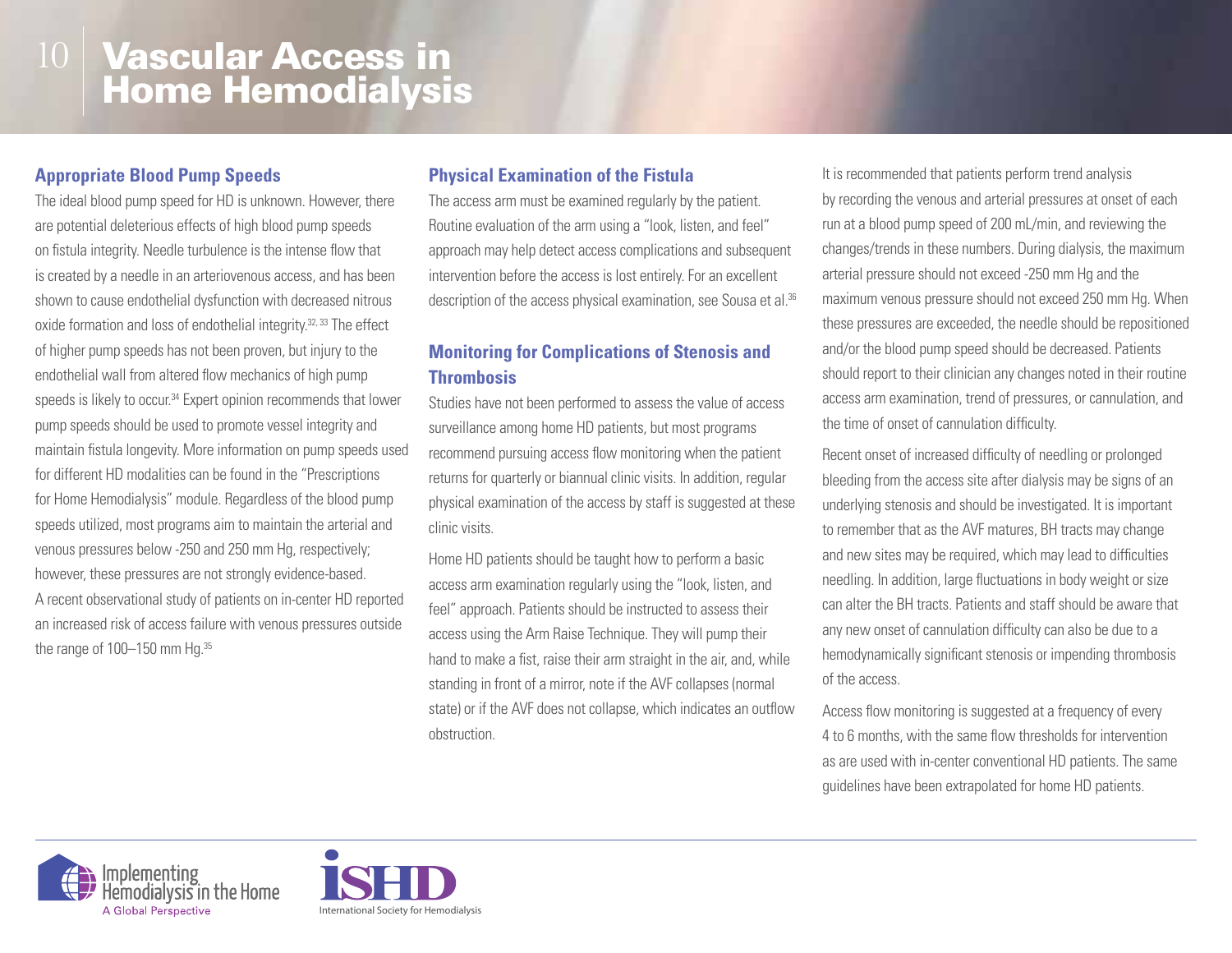Readers should note that there is considerable variability in the frequency of screening AVF/AVG. Some centers assess access flow every 6 months, while others screen more frequently (every 3 months) in cases of AVF with access issues. Other centers only investigate when cannulation difficulties are reported. Screening options include, but are not limited to, formal ultrasound study, Doppler assessment, clinical screening of needling complications, and review of technique quarterly (see "Arteriovenous Fistula/ Graft Audit Tool" in the Appendix). Additional information can be found at:

- » **Caring for Australians with Renal Impairment (CARI) Guidelines, Chapter 4: Vascular Access Surveillance**
- » **Canadian Society of Nephrology, Clinical Practice Guidelines for the Treatment of Patients with Chronic Kidney Disease, Chapter 4: Vascular Access:**

#### **Thrombosis**

Often, the first sign of impending thrombosis is what is mistaken for cellulitis, with signs of erythema over the AVF and tenderness to palpation. This is a medical emergency and the patient should be brought in for *immediate physical and ultrasound examination of the AVF*, with arrangements for radiology or surgical thrombolysis made as required. Every effort should be made to salvage the access and avoid catheter placement.

#### **Fistula Hemorrhage**

Hemorrhage from fistula has been reported in the in-center HD population, $38, 39$  but the incidence of this occurring among home patients is unknown. All patients should be instructed to apply pressure to their site in the event of bleeding and to call for emergency assistance (eg, 911, 991, 999, 112, or 000 as appropriate). For additional information on fistula hemorrhage and patient safety during home HD, please see the module titled, "Ensuring Patient Safety During Home Hemodialysis".

Specific risks for home HD patients include needle dislodgement, or improper threading of the dialyzer, which may lead to significant hemorrhage. Water or enuresis alarms strategically placed under the dialysis machine and dialyzer, as well as under the access arm, help prevent these serious adverse events. Some popular alarms include the following:

- Redsense Venous Needle Dislodgement alarm
	- » **Training the Trainer**
	- » **Self-Use Instructions**
- **Zircon Leak AlertTM Electronic Water Detector**
- **HEMOdialertTM blood leak detector**

An aneurysmal fistula that is rapidly enlarging in size could indicate possible rupture and hemorrhage.<sup>40</sup> Thus, aneurismal fistula should be routinely monitored and the diameter of the aneurysms should be noted at each clinical visit. Fistula with



Global Perspective



necrotic skin as a result of infection can also lead to increased risk of rupture, especially in the case of BH cannulation.

The use of a single needle to minimize bleeding risk has been used in some programs; however, this results in a reduction in clearance and an increase in noise from the double pump system. The routine use of single needle in home HD has fallen out of favor, but it can be a useful technique to provide rest (and avoid a catheter placement) after AVF complications. Programs should have a standardized management plan for patients and caregivers to follow to manage hemorrhage, if it occurs in the home. For more detailed information, please see **Home Dialysis Central, The Art of Making Your Fistula or Graft Last** or the "Ensuring Patient Safety During Home Hemodialysis" module.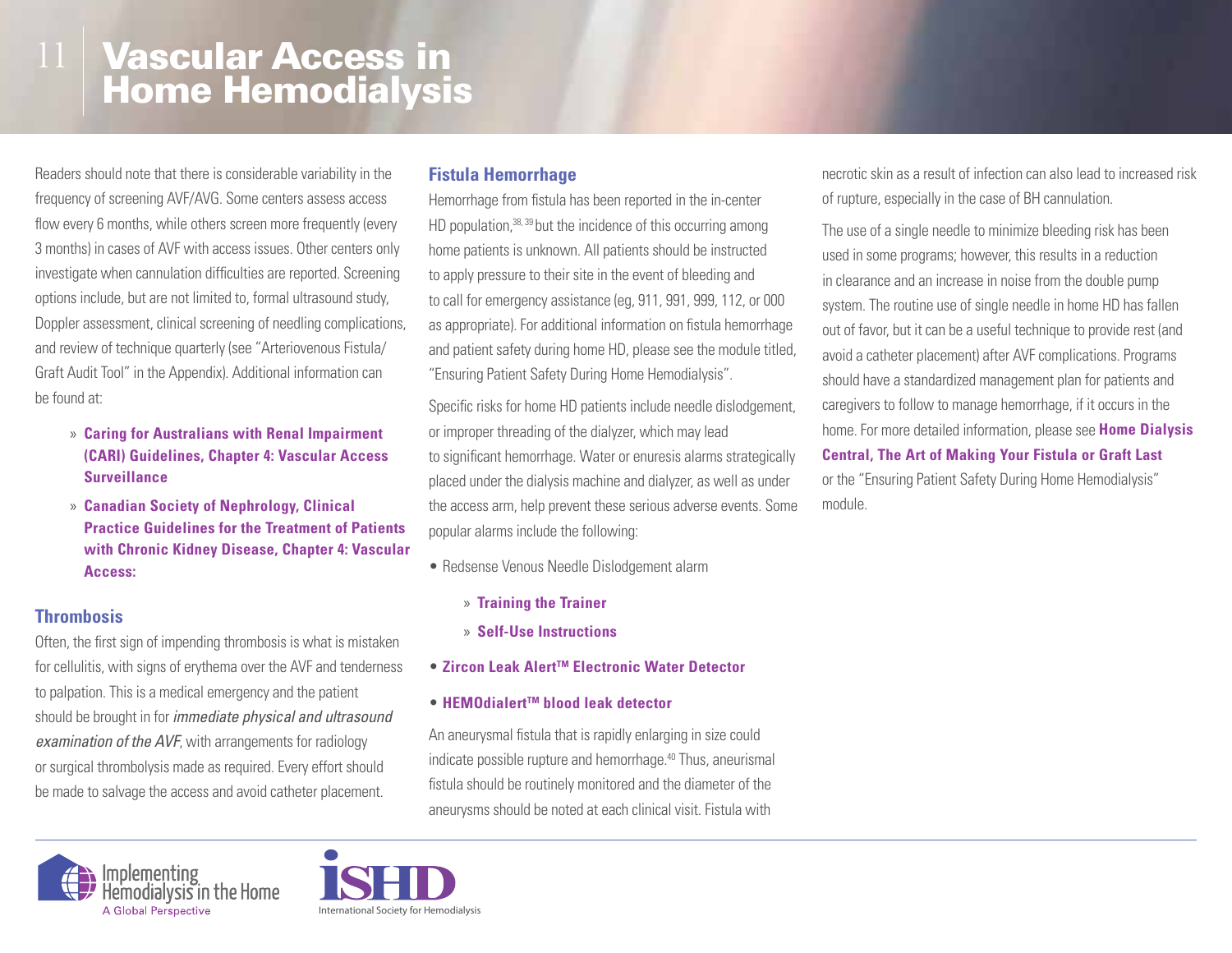#### **Fistula Infection**

AVF infections can manifest as cellulitis, BH exit site infection, or bacteremia. Cellulitis is infrequent in mature AVF without skin lesions, but signs of redness and swelling should be evaluated to rule out thrombophlebitis. With a BH exit site infection, pus and erythema may be present at the needling site. It is important to obtain a swab for culture and sensitivity and 2 sets of blood culture specimens to rule out bacteremia (particularly *S aureus* bacteremia), which is very common with BH sites. See "Increased Risk of Infection with Buttonhole Cannulation" for details.

Two sets of blood culture specimens should be drawn from any HD patient with an unexplained fever. Some units initiate empiric therapy against both gram-positive and gram-negative bacteria, depending on the usual types of infection in that unit. The planned duration of therapy for bacteremia is 4 to 6 weeks, depending on the organism.

# Arteriovenous Graft

AVGs do not have the option of BH needling; only the RL and site rotation technique is recommended. Needle options include standard AVF/AVG needles (sharp) or the needle with cannula (angiocatheter) in which a blunt cannula remains in the AVG for dialysis. With the exception of AVG infection (see below), all other sections of the AVF apply to AVG.

#### **AVG Infection**

- Often requires surgical intervention, including graft resection
- Treatment requires 6 weeks of antibiotics with double coverage of gram-positive and gram-negative organisms

# Central Venous Catheter

#### **Technical Aspects of Catheter Care**

Routine placement of catheters in the subclavian vein (central venous catheters [CVCs]) is not recommended because they create a higher risk for central vein stenosis. In general, the internal jugular site is preferred.<sup>41</sup> There are many different catheters available; however, there is no evidence to guide selection of 1 device over another.

#### **Catheter Care Protocols**

There are many catheter care protocols available (see "Central Venous Catheter Audit Tool" in the Appendix). In general, donning clean gloves and mask are a requirement when accessing the catheter<sup>39</sup>

#### LOCKING

After dialysis, catheters are most commonly locked with citrate 4% and heparin at a concentration of 1000 or 5000 units/mL; however the following should be considered in selecting a lock solution:

- Bleeding risks have been noted with higher heparin concentrations42 (see "Heparin Locking of Central Venous Catheters" in the Appendix)
- Locking with 30% ethanol/4% trisodium citrate has been demonstrated to prevent the formation of biofilms in catheters in vitro,<sup>43</sup> and weekly 70% ethanol locks have been



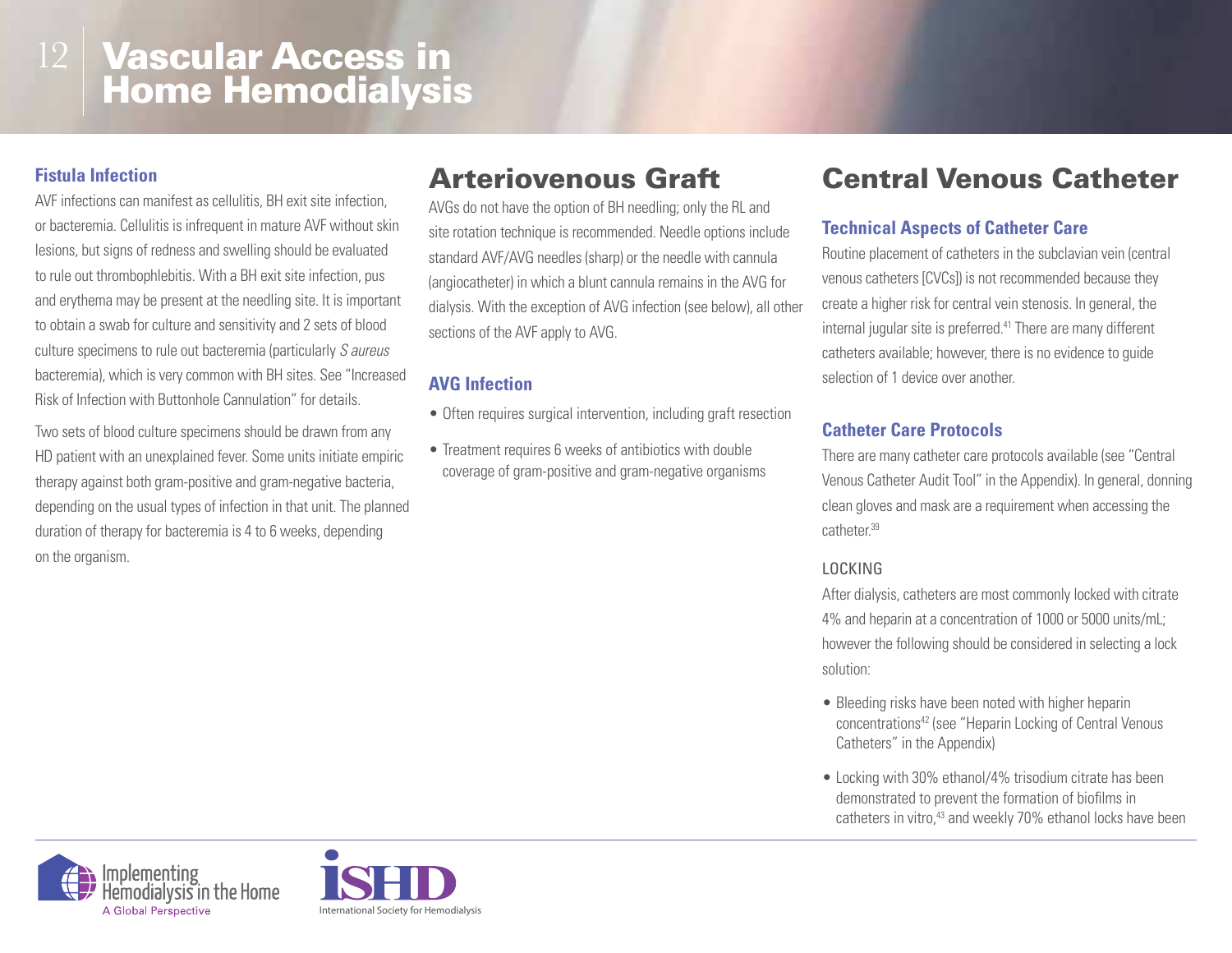successfully used for infection prophylaxis (in vivo) in a proofof-concept study,44 but ethanol locking is not yet widely used in clinical practice

- Tissue plasminogen activator (TPA) is also used to treat episodes of catheter dysfunction. Please see the following protocols for details:
- "Alteplase Use in Hemodialysis Central Venous Catheters" in the Appendix

#### • **BC Renal. Vascular Access Guideline: Alteplase Use for Occluded Hemodialysis Catheters**

#### DRESSINGS

- Either gauze dressings<sup>41</sup> or nonocclusive transparent dressings can be used at the exit site of catheters<sup>45</sup>
- The lack of a dressing is a potential option for patients with severe skin breakdown or rash at the exit site; however, the evidence for this practice comes from a nondialysis patient population<sup>46</sup>
- Sample guidelines for dressing change and exit site care can be found on the **BC Renal website**

#### CLOSED-CONNECTOR DEVICES

A closed-connector device is a device that is designed to decrease the risk of unintentional disconnection examples of which include:

- **InterLink (BD)**
- **Tego Needlefree Hemodialysis Connector (ICU Medical, Inc)**

#### • **Swan-Lock (Codan Medical Inc)**

As published in the most recent Canadian Society of Nephrology Intensive HD guidelines, a closed-connector device is recommended for patients receiving intensive (home) HD.15 These closed-connector devices are ideal for home HD patients with a CVC who perform HD without any assistance, as there is less risk for air embolism or chance of inadvertent bleeding. Depending on the device, these closed connectors can be changed under sterile conditions either weekly by the patient at home or monthly by the nurse at the home HD unit. To decrease concerns of air embolism at the time of exchange of a closed-connector device, the patient can be taught to double clamp (ie, use the catheter clamp and another separate clamp on the catheter tubing).

#### EXIT SITE PROPHYLAXIS

The use of exit site prophylaxis (polysporin, mupirocin/bactroban, medi-honey, povidone-iodone, etc) is very center dependent and not used at every center.<sup>41</sup>

#### SHOWERING PROTOCOLS

Attached is an example of a protocol for patients from an established home HD program (see the "Showering Protocol" in the Appendix). Remember that the shower and shower head are potential sources of bacteria; therefore, regular cleaning of both is recommended.

### Troubleshooting Catheter **Complications**

#### **Infections**

Catheters have a higher rate of infectious complications than arteriovenous accesses, a risk which appears to vary over time according to the length of time the access is in place.<sup>47</sup> Catheterrelated infections can be either local (as an exit site or tunnel infection) or systemic (bacteremia).

Exit site infections are defined according to a purulent discharge at the exit site with 2 of the following features:

- Erythema
- Tenderness
- Induration at the exit site
- Sampling of the discharge that results in a culture positive for infection<sup>48</sup>

If left untreated, exit site infections can lead to catheter-related bacteremia. An exit site infection is generally treated with a 2-week regimen of either topical or oral antibiotics.



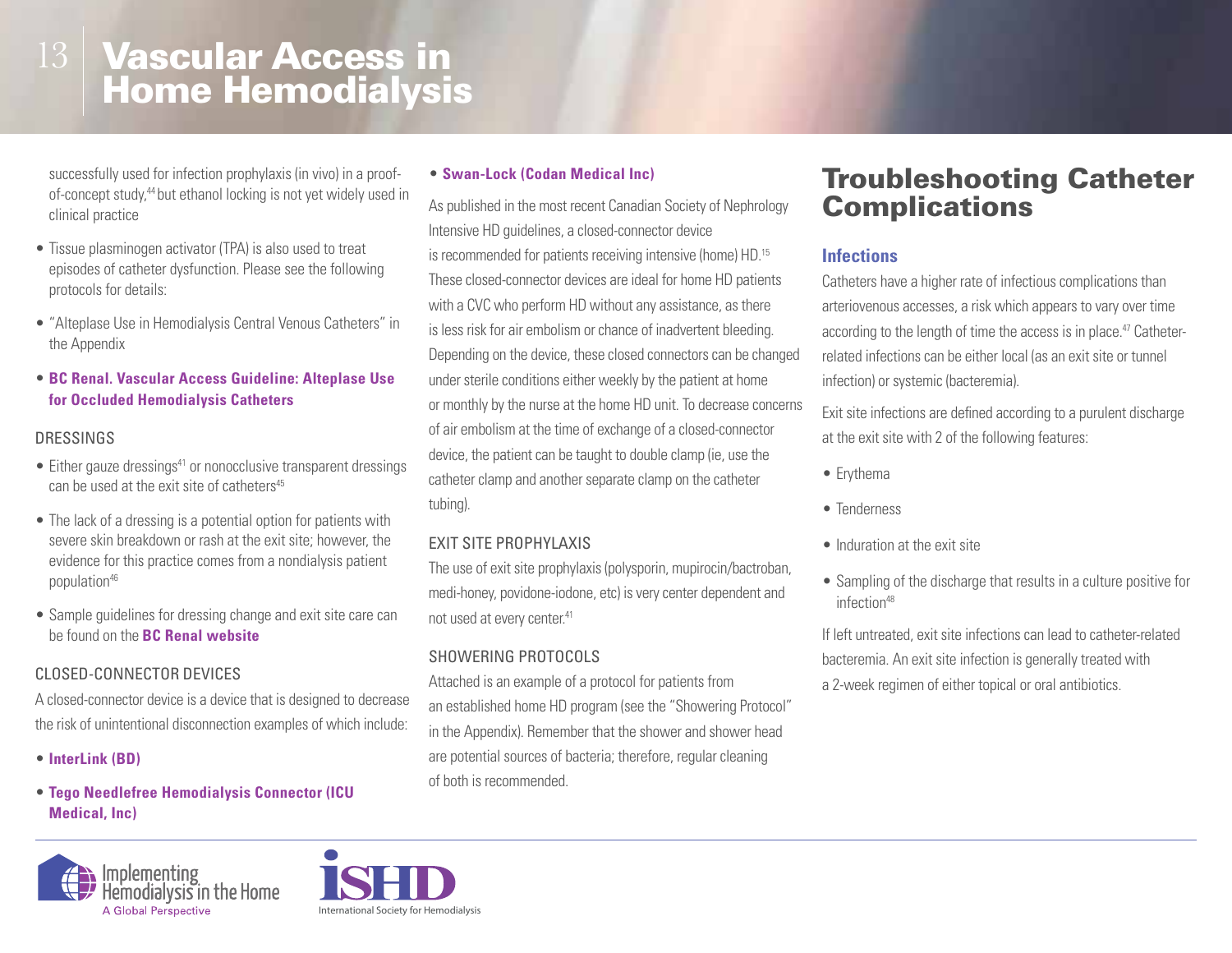A tunnel infection should be suspected in a patient who presents with pain or tenderness at the catheter exit site; the tunnel site should be palpated with the intention of expressing a discharge. A tunnel infection is defined as a purulent discharge or aspirate from a tunnel site not contiguous with the exit site and includes 2 of the following features:

- Erythema
- Tenderness
- Induration at a tunnel site
- A culture of serous discharge or aspirate from that site that is positive for infection<sup>48</sup>

Tunnel infections should be treated with a 3-week course of IV antibiotics.

Most HD units use the definition of a probable catheter-related bacteremia, which is 2 or more blood culture specimens that are positive for infection with no evidence for a source other than the catheter. When a patient first presents with a fever and suspected catheter-related bacteremia, start empiric antibiotics that cover both gram-positive and gram-negative organisms. The choice and duration of antibiotics, as well as the decision to remove the catheter, depend on the bacterial organism isolated.<sup>41</sup> An example of a center protocol is included (see "Central Venous Catheter Antibiotic Treatment Protocol" in the Appendix) and detailed treatment guidelines can be found on the **CARI website**.

#### **Catheter Dysfunction**

Catheter dysfunction is a common problem for catheter-dependent patients and results in decreased dialysis efficiency. Definitions of catheter dysfunction vary, but in general they relate to the inability to achieve a certain blood pump speed (from 200 to 300 mL/min) within the venous and arterial pressure limits of 250 and -250 mm Hg, respectively, while dialyzing. Many HD units have developed treatment algorithms for decreased flow, which include checking patient positioning and flushing the lumens with normal saline prior to administering TPA. Home HD units that have adopted these protocols and will either instruct the patient to administer TPA at home or to come back to the unit to have staff administer the thrombolytic. Sample protocols can be found here:

#### • **BC Renal. Alteplase Use for Occluded Hemodialysis Catheters**

• "Alteplase Use in Hemodialysis Central Venous Catheters" in the Appendix

#### **Catheter Malfunctions**

At times, an HD catheter may develop a crack in the line; generally, these lines will need to be replaced. If the crack develops distal to the "Y" portion, some lines can be repaired. Sample guidelines for determining when a catheter line can be repaired can be found at:

• **BC Renal, Vascular Access Guideline: Central Venous Catheter – Repair of Cracked Catheter Adapter, Limb or Clamp**

#### **Embolism**

There have been reports of air embolism occurring in home HD patients using catheters.<sup>49</sup> Prevention of air embolism by using a closed-connector device, such as those mentioned previously, is recommended.<sup>15</sup> In a survey of Canadian Home HD programs, near misses have been reported in some patients who use connector devices when the device is not applied firmly.

#### **Hemorrhage**

Although the closed-connector devices may prevent air emboli, there have been cases of hemorrhage that have occurred in patients because the devices have been used improperly or the membranes in these devices have failed.<sup>15</sup> Wetness detectors can be applied to the catheter for overnight dialysis (see "Ensuring Patient Safety During Home Hemodialysis" module).



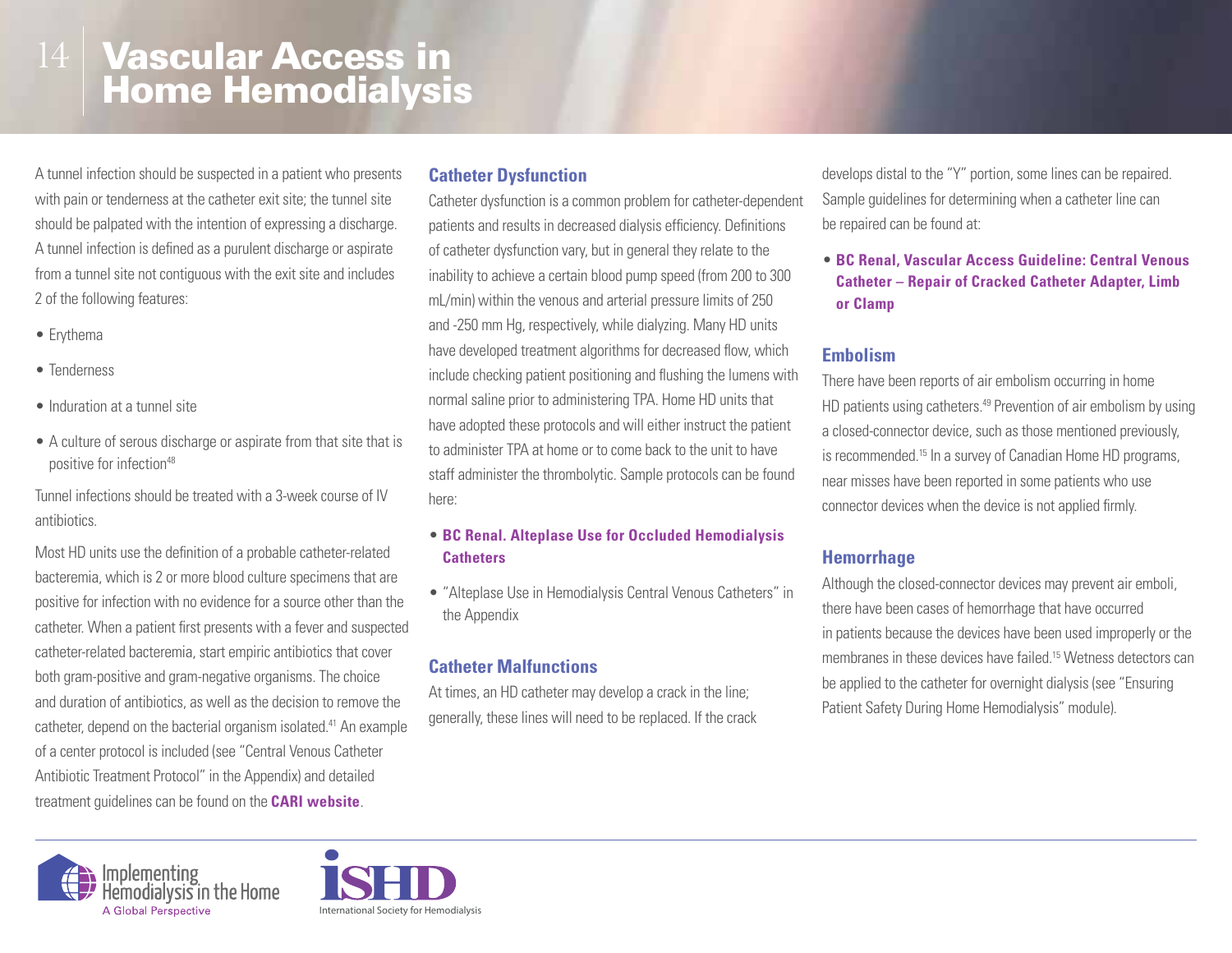### Key Performance and Quality Indicators

Key indicators are important operating mechanisms to ensure patient safety in home HD (see "Ensuring Patient Safety During Home Hemodialysis" module). Ensure these key indicators are used and followed during routine clinic visits for home HD patients to minimize complications of infection and to determine access failure:

#### **Performance Measures**

- 1. Use an audit tool quarterly
- 2. Verify that a form of access screening is occurring (eg, patient reporting the usual venous and arterial pressures at a standardized pump speed)

#### **Quality Indicators**

- 1. What is the infection (local/systemic) rate, according to vascular access type (events per 1000 access days)?
- 2. What is the rate of access interventions, according to vascular access type (events per 1000 access days)?
- 3. What is the rate of bleeding (actual or "near misses") from the access site, according to vascular access type (events per 1000 access days)?

## Summary

Vascular access is associated with the development of potential complications that can lead to significant morbidity. Thus, the care and keeping of vascular access is a skill that is of utmost importance for home dialysis patients. Teaching patients their cannulation options as well as encouraging them to be vigilant for possible access complications should be a large part of every home dialysis program. Furthermore, routine access screening and review of quality indicators should be instituted on a regular basis to minimize access failure.



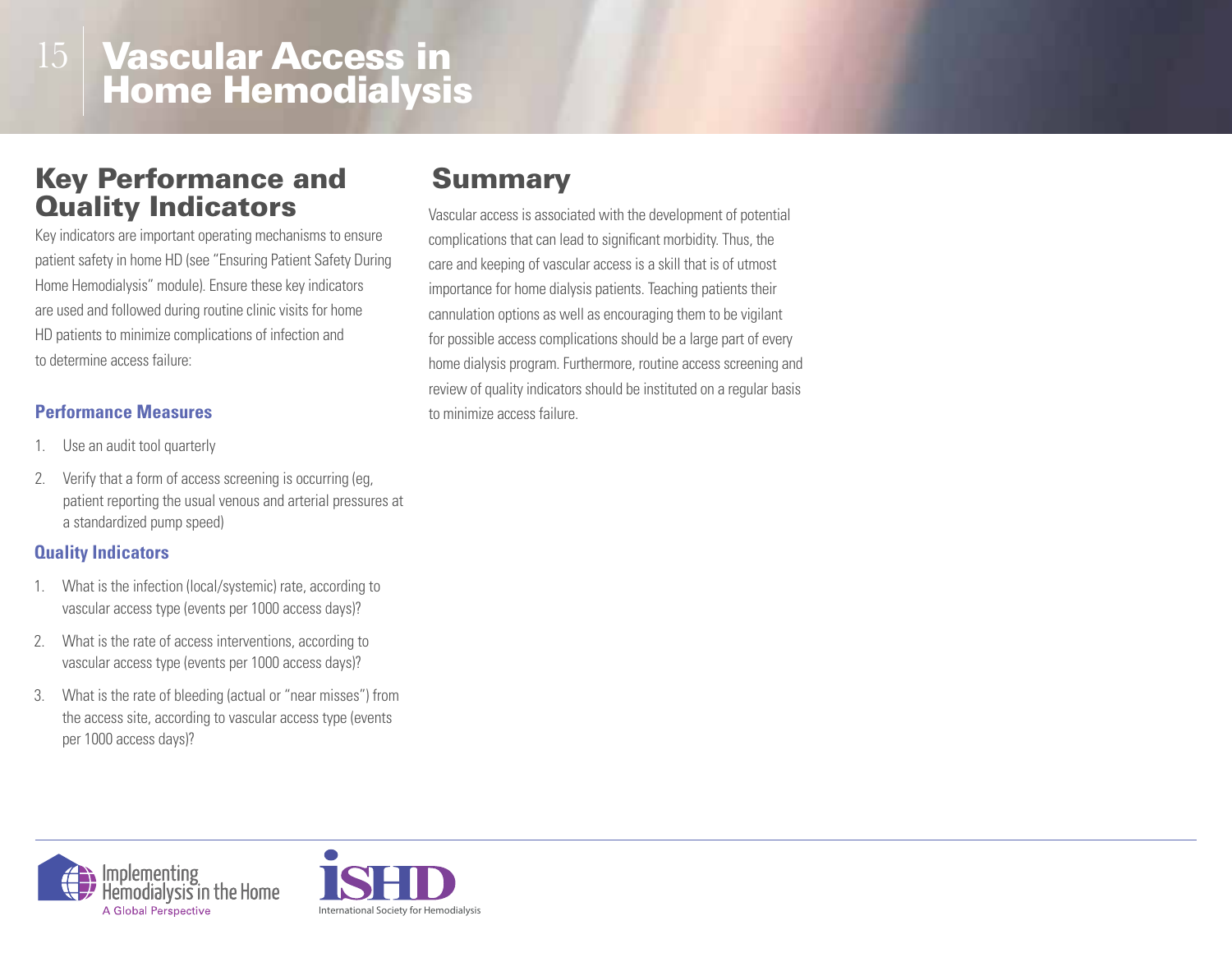# **References**

- **1.** Twardowski Z. Constant site (buttonhole) method of needle insertion for hemodialysis. Dial Transplant. 1995;24:559-560.
- **2.** Twardowski Z, Kubara H. Different sites versus constant sites of needle insertion into arteriovenous fistulas for treatment by repeated dialysis. Dial Transplant. 1979;8:978-980.
- **3.** Lee T, Barker J, Allon M. Needle infiltration of arteriovenous fistulae in hemodialysis: risk factors and consequences. Am J Kidney Dis. 2006;47:1020-1026.
- **4.** Krönung G. Plastic deformation of Cimino fistula by repeated puncture. Dial Transplant. 1984;13:635-638.
- **5.** Verhallen AM, Kooistra MP, van Jaarsveld BC. Cannulating in haemodialysis: rope-ladder or buttonhole technique? Nephrol Dial Transplant. 2007;22:2601-2604.
- **6.** Marticorena RM, Hunter J, Macleod S, et al. The salvage of aneurysmal fistulae utilizing a modified buttonhole cannulation technique and multiple cannulators. Hemodial Int. 2006;10:193-200.
- **7.** MacRae JM, Ahmed SB, Atkar R, Hemmelgarn BR. A randomized trial comparing buttonhole with rope ladder needling in conventional hemodialysis patients. Clin J Am Soc Nephrol. 2012;7:1632-1638.
- **8.** Vaux E, King J, Lloyd S, et al. Effect of buttonhole cannulation with a polycarbonate PEG on in-center hemodialysis fistula outcomes: a randomized controlled trial. Am J Kidney Dis. 2013;62:81-88.
- **9.** Struthers J, Allan A, Peel RK, Lambie SH. Buttonhole needling of arteriovenous fistulae: a randomized controlled trial. ASAIO J. 2010;56:319-322.
- **10.** Ball LK, Treat L, Riffle V, Scherting D, Swift L. A multicenter perspective of the buttonhole technique in the Pacific Northwest. Nephrol Nurs J. 2007;34:234-241.
- **11.** Castro MC, Silva Cde F, Souza JM, et al. Arteriovenous fistula cannulation by buttonhole technique using dull needle. J Bras Nefrol. 2010;32:281-285.
- **12.** Kim MK, Kim HS. Clinical effects of buttonhole cannulation method on hemodialysis patients. Hemodial Int. 2013; 17:294-299.
- **13.** Sukthinthai N, Sittipraneet A, Tummanittayangkoon B, Vasuvattakul S, Chanchairujira T. Buttonhole technique better than area puncture technique on hemostasis and pain associated with needle cannulation. J Med Assoc Thai. 2012;95 Suppl 2:S208-212.
- **14.** Chow J, Rayment G, San Miguel S, Gilbert M. A randomised controlled trial of buttonhole cannulation for the prevention of fistula access complications. J Ren Care. 2011;37:85-93.
- **15.** Nesrallah GE, Mustafa RA, MacRae J, et al. Canadian Society of Nephrology guidelines for the management of patients with ESRD treated with intensive hemodialysis. Am J Kidney Dis. 2013;62:187-198.
- **16.** Marticorena RM, Hunter J, Cook R, et al. A simple method to create buttonhole cannulation tracks in a busy hemodialysis unit. Hemodial Int. 2009;13:316-321.
- **17.** Donnelly SM, Marticorena RM, Hunter J, Goldstein MB. Supercath Safety Clampcath buttonhole creation: complication of catheter breakage. Hemodial Int. 2013;17:450-454.
- **18.** MacRae JM, Tai DJ, Daniw M, Lee J. A simple method to create buttonhole cannulation tracks in a busy hemodialysis unit. Hemodial Int. 2010;14:94-95.
- **19.** MacRae JM, Ahmed SB, Hemmelgarn BR, Alberta Kidney Disease Network. Arteriovenous fistula survival and needling technique: long-term results from a randomized buttonhole trial. Am J Kidney Dis. 2014;63:636-642.
- **20.** Marticorena RM, Hunter J, Macleod S, et al. Use of the BioHole™ device for the creation of tunnel tracks for buttonhole cannulation of fistula for hemodialysis. Hemodial Int. 2011;15:243-249.
- **21.** Toma S, Shinzato T, Fukui H, et al. A timesaving method to create a fixed puncture route for the buttonhole technique. Nephrol Dial Transplant. 2003;18:2118-2121.



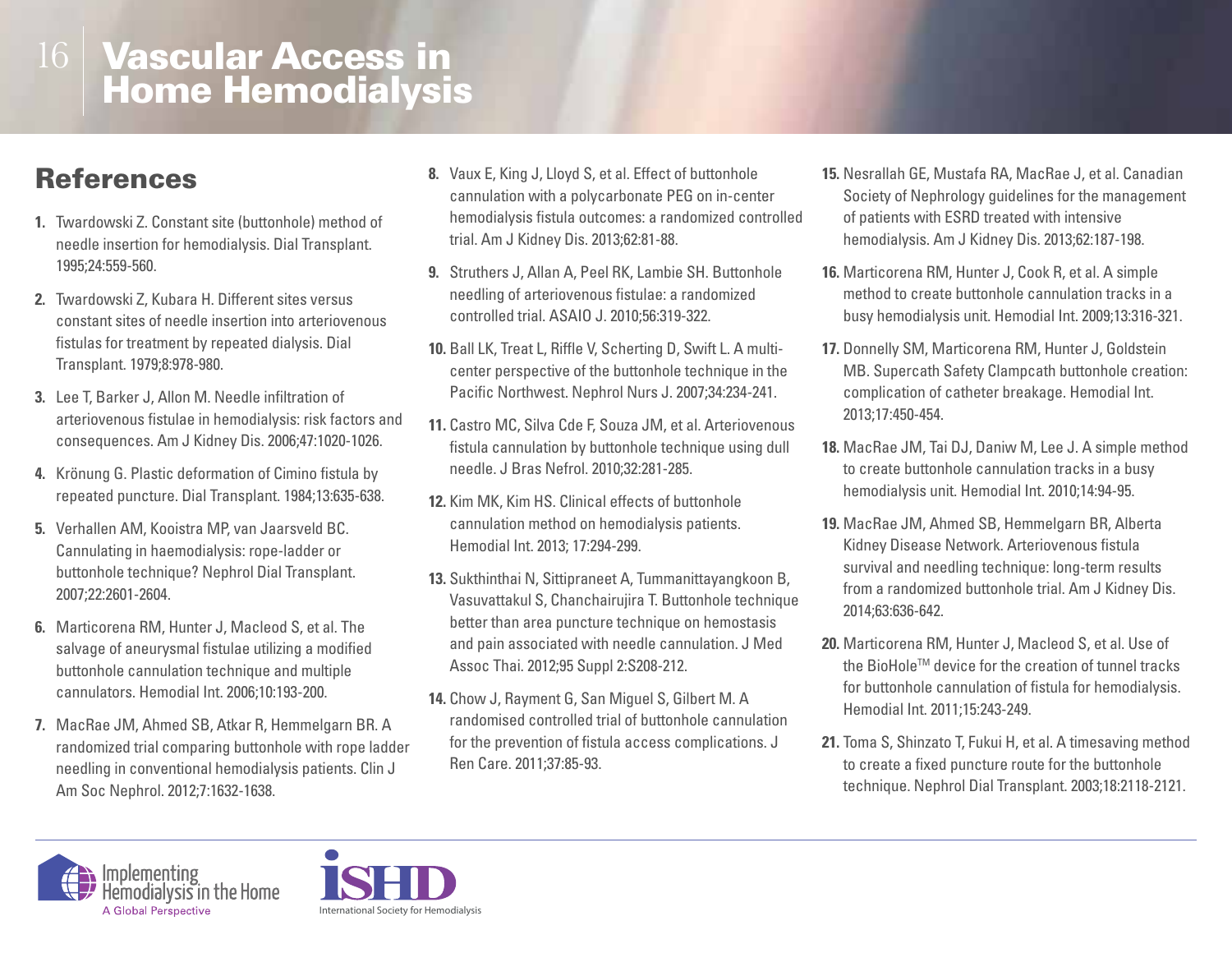## References (cont'd)

- **22.** Ball LK, Mott S. How do you prevent indented buttonhole sites? Nephrol Nurs J. 2010;37:427-428, 431.
- **23.** van Loon MM, Goovaerts T, Kessels AG, van der Sande FM, Tordoir JH. Buttonhole needling of haemodialysis arteriovenous fistulae results in less complications and interventions compared to the rope-ladder technique. Nephrol Dial Transplant. 2010;25:225-230.
- **24.** Nesrallah GE, Cuerden M, Wong JH, Pierratos A. Staphylococcus aureus bacteremia and buttonhole cannulation: long-term safety and efficacy of mupirocin prophylaxis. Clin J Am Soc Nephrol. 2010;5:1047-1053.
- **25.** Van Eps CL, Jones M, Ng T, et al. The impact of extended-hours home hemodialysis and buttonhole cannulation technique on hospitalization rates for septic events related to dialysis access. Hemodial Int. 2010;14:451-463.
- **26.** O'Brien FJ, Kok HKT, O'Kane C, et al. Arteriovenous fistula buttonhole cannulation technique: a retrospective analysis of infectious complications. Clin Kidney J. 2012;5:526-529.
- **27.** Muir CA, Kotwal SS, Hawley CM, et al. Buttonhole cannulation and clinical outcomes in home hemodialysis cohort and systematic review. Clin J Am Soc Nephrol. 2013;9:110-119.
- **28.** Ball LK. The buttonhole technique: strategies to reduce infections. Nephrol Nurs J. 2010;37:473-477; quiz 478.
- **29.** Priyesh P, Smith K, Henner D. Effect of implementation of standardized protocol on infection rates in patients utilizing the buttonhole cannulation technique for accessing AV fistulas. Am J Kidney Dis. 2013;61:B77.
- **30.** Tordoir J, Canaud B, Haage P, et al. EBPG on vascular access. Nephrol Dial Transplant. 2007;22 Suppl 2:ii88- 117.
- **31.** McLaughlin K, Manns B, Mortis G, Hons R, Taub K. Why patients with ESRD do not select self-care dialysis as a treatment option. Am J Kidney Dis. 2003;41:380-385.
- **32.** Huynh TN, Chacko BK, Teng X, et al. Effects of venous needle turbulence during ex vivo hemodialysis on endothelial morphology and nitric oxide formation. J Biomech. 2007;40:2158-2166.
- **33.** Unnikrishnan S, Huynh TN, Brott BC, et al. Turbulent flow evaluation of the venous needle during hemodialysis. J Biomech Eng. 2005;127:1141-1146.
- **34.** Remuzzi A, Ene-Iordache B. Novel paradigms for dialysis vascular access: upstream hemodynamics and vascular remodeling in dialysis access stenosis. Clin J Am Soc Nephrol. 2013;8:2186-2193.
- **35.** Parisotto MT, Schoder VU, Miriunis C, et al. Cannulation technique influences arteriovenous fistula graft survival. Kidney Int. 2014;86:790-797.
- **36.** Sousa CN, Apóstolo JL, Figueiredo MH, Martins MM, Dias VF. Physical examination: how to examine the arm with arteriovenous fistula. Hemodial Int. 2013;17:300- 306.
- **37.** Jindal K, Chan CT, Deziel C, et al. Hemodialysis clinical practice guidelines for the Canadian Society of Nephrology. J Am Soc Nephrol. 2006;17:S1-27.
- **38.** Ellingson KD, Palekar RS, Lucero CA, et al. Vascular access hemorrhages contribute to deaths among hemodialysis patients. Kidney Int. 2012;82:686-692.
- **39.** Gill JR, Storck K, Kelly S. Fatal exsanguination from hemodialysis vascular access sites. Forensic Sci Med Pathol. 2012;8:259-262.
- **40.** Almehmi A, Wang S. Partial aneurysmectomy is effective in managing aneurysm-associated complications of arteriovenous fistulae for hemodialysis: case series and literature review. Semin Dial. 2012;25:357-364.
- **41.** Vanholder R, Canaud B, Fluck R, et al. Catheter-related blood stream infections (CRBSI): a European view. Nephrol Dial Transplant. 2010;25:1753-1756.
- **42.** Yevzlin AS, Sanchez RJ, Hiatt JG, et al. Concentrated heparin lock is associated with major bleeding complications after tunneled hemodialysis catheter placement. Semin Dial. 2007;20:351-354.